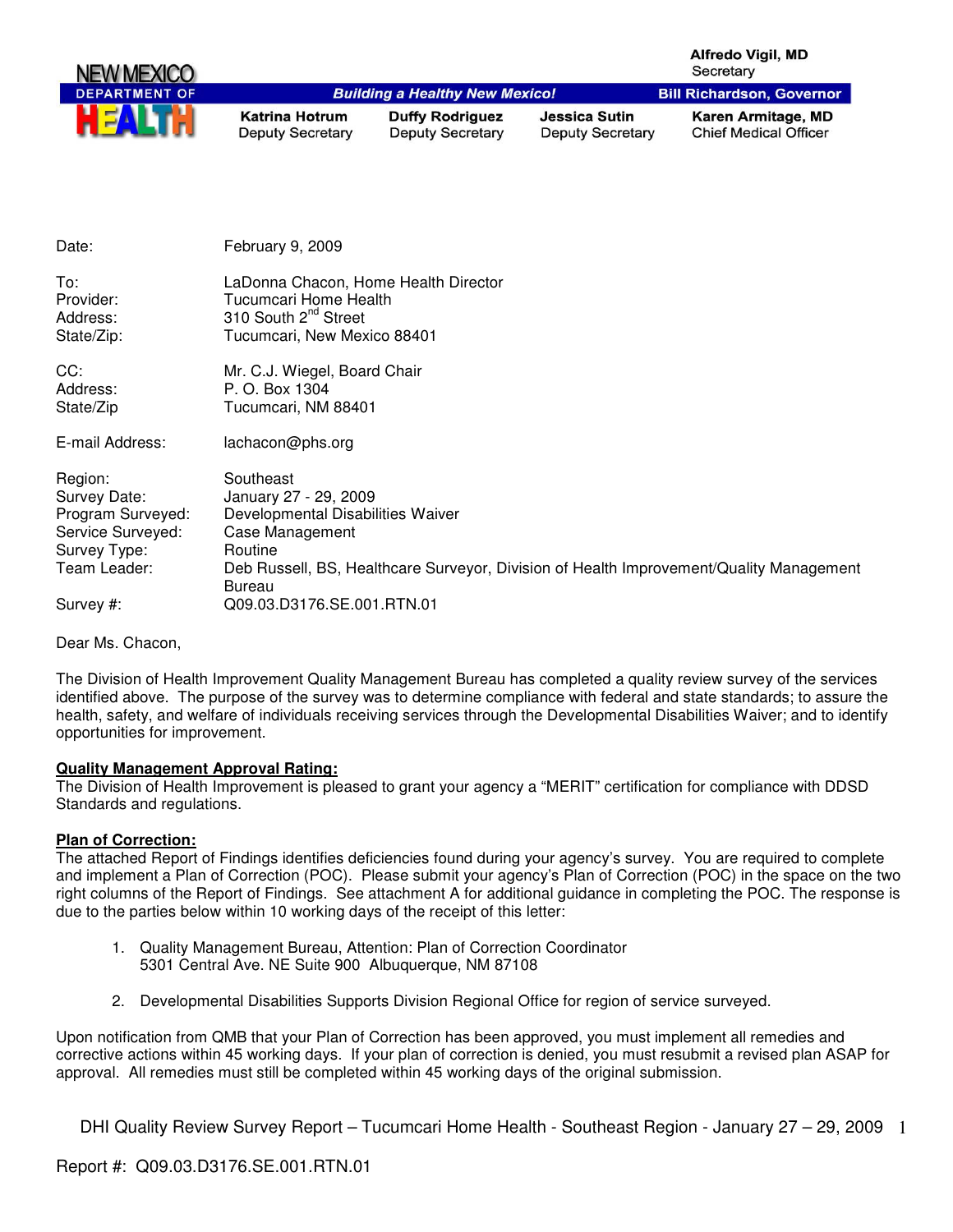Failure to submit, complete or implement your POC within the required time frames will result in the imposition of a \$200 per day Civil Monetary Penalty until it is received, completed and/or implemented.

#### **Request for Informal Reconsideration of Findings (IRF):**

If you disagree with a determination of noncompliance (finding) you have 10 working days upon receipt of this notice to request an IRF. Submit your request for an IRF in writing to:

> QMB Deputy Bureau Chief 5301 Central Ave NE Suite #900 Albuquerque, NM 87108 Attention: IRF request

A request for an IRF will not delay the implementation of your Plan of Correction which must be completed within 45 working days. Providers may not appeal the nature or interpretation of the standard or regulation, the team composition, sampling methodology or the Scope and Severity of the finding.

If the IRF approves the change or removal of a finding, you will be advised of any changes.

This IRF process is separate and apart from the Informal Dispute Resolution (IDR) and Fair Hearing Process for Sanctions from DOH.

Please call the Team Leader at 505-690-4693, if you have questions about the survey or the report. Thank you for your cooperation and for the work you perform.

Sincerely,

Del puel

Deb Russell, BS Team Lead/Healthcare Surveyor Division of Health Improvement Quality Management Bureau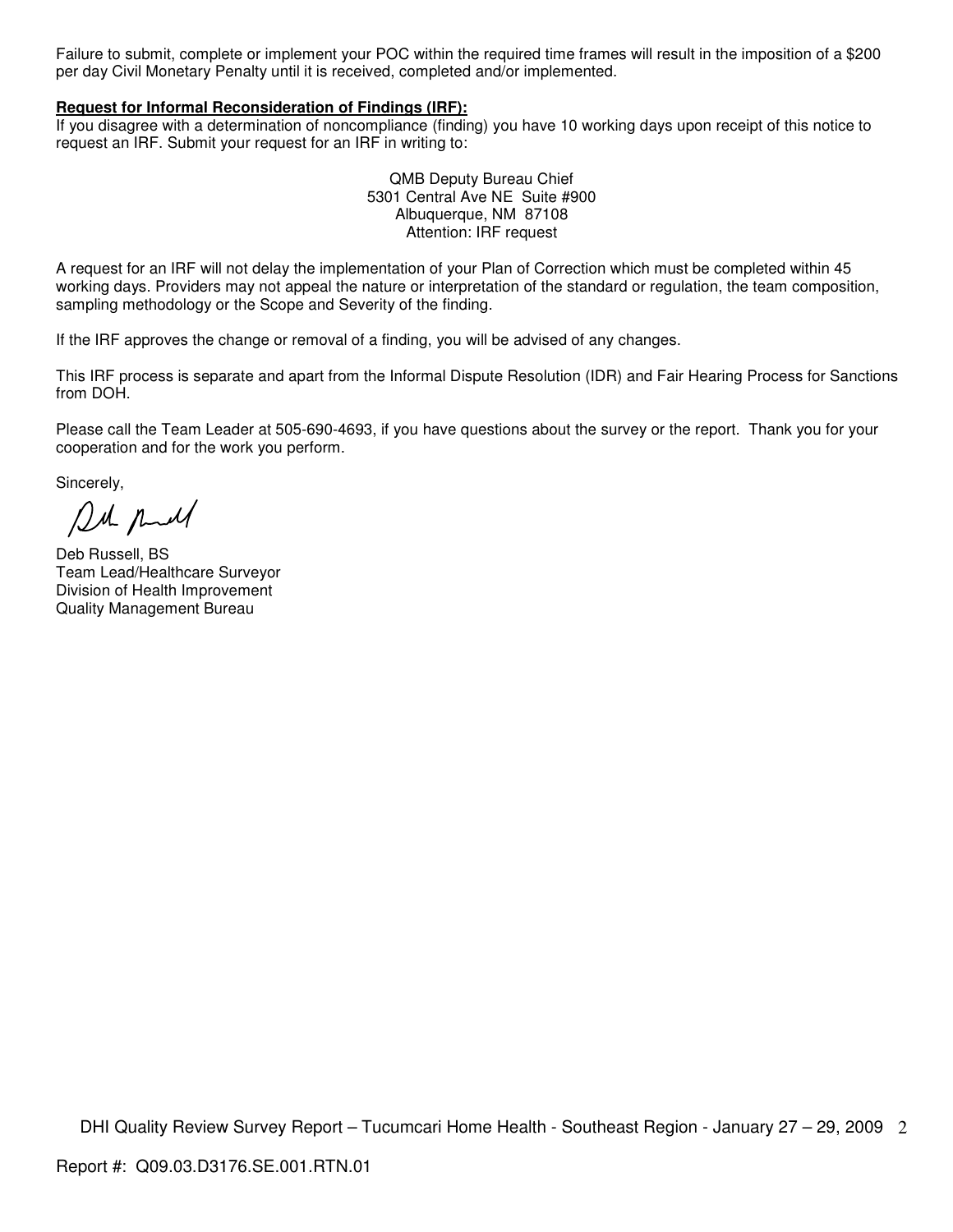| <b>Survey Process Employed:</b>      |                                                                                                                       |
|--------------------------------------|-----------------------------------------------------------------------------------------------------------------------|
| <b>Entrance Conference Date:</b>     | January 27, 2009                                                                                                      |
| Present:                             | <b>Tucumcari Home Health</b><br>LaDonna Chacon, Home Health Director                                                  |
|                                      | <b>DOH/DHI/QMB</b><br>Deb Russell, BS, Health Care Surveyor                                                           |
| Exit Conference Date:                | January 29, 2009                                                                                                      |
| Present:                             | <b>Tucumcari Home Health</b><br>LaDonna Chacon, Home Health Director                                                  |
|                                      | DOH/DHI/QMB<br>Deb Russell, BS, Health Care Surveyor                                                                  |
| Administrative Locations Visited     | Number:<br>1                                                                                                          |
| <b>Total Sample Size</b>             | Number:<br>7                                                                                                          |
| Case Managers Interviewed            | Number:<br>1                                                                                                          |
| Records Reviewed (Persons Served)    | 7<br>Number:                                                                                                          |
| <b>Administrative Files Reviewed</b> | <b>Billing Records</b><br>٠<br>Incident Management Records<br>$\bullet$<br><b>Personnel Files</b><br>Troining Dooprda |

- Training Records • Agency Policy and Procedure
- Caregiver Criminal History Screening Records
- Employee Abuse Registry
- Quality Improvement/Quality Assurance Plan

CC: Distribution List: DOH - Division of Health Improvement

- DOH Developmental Disabilities Supports Division
- DOH Office of Internal Audit
- HSD Medical Assistance Division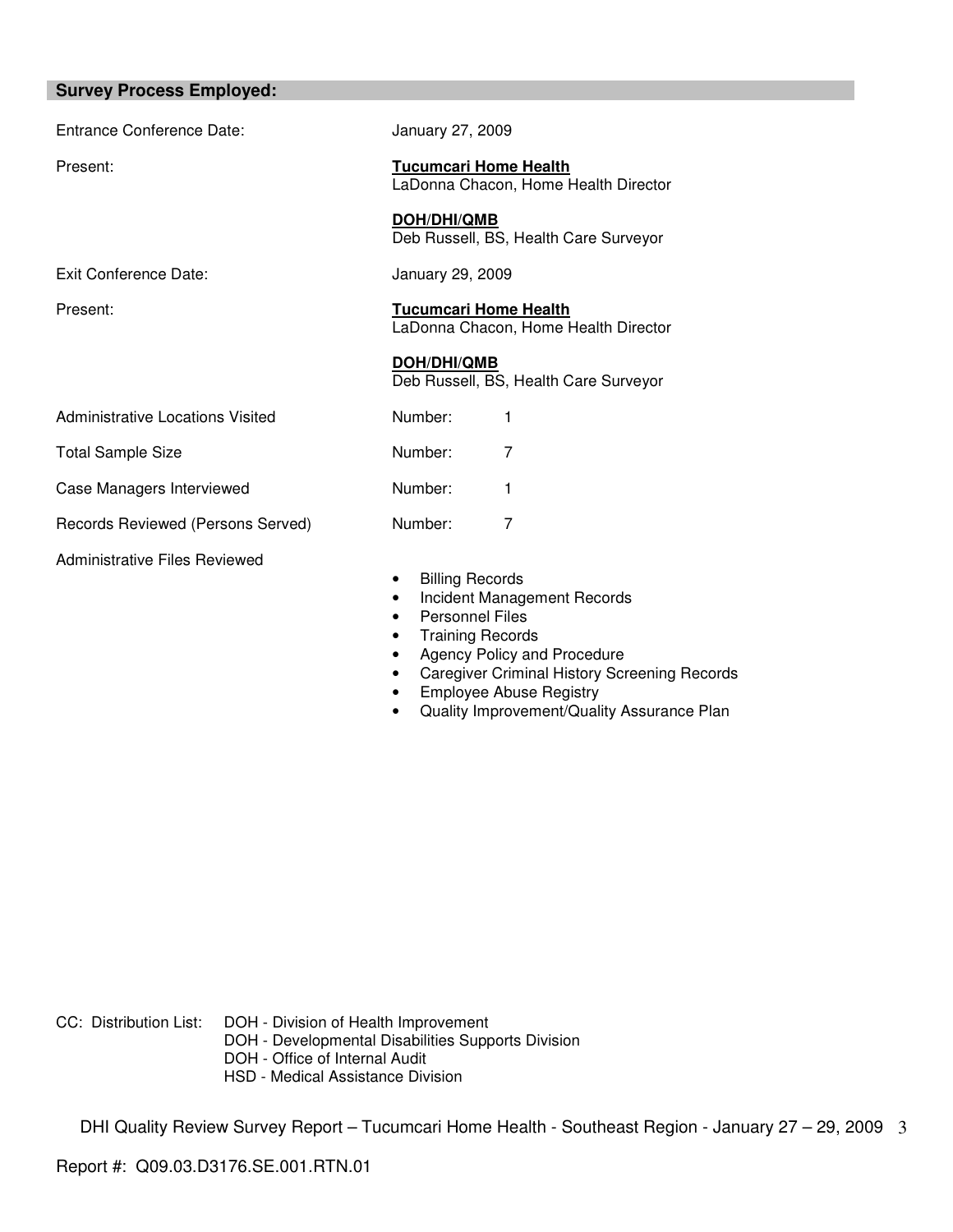# **Provider Instructions for Completing the QMB Plan of Correction (POC) Process**

- After a QMB Quality Review, your Survey Report will be sent to you via certified mail. You may request that it also be sent to you electronically by calling George Perrault, Plan of Correction Coordinator at 505-222-8624.
- Within 10 business days of the date you received your survey report, you must develop and send your Plan of Correction response to the QMB office. (Providers who do not pick up their mail will be referred to the Internal Review Committee [IRC]).
- For each Deficiency in your Survey Report, include specific information about HOW you will correct each Deficiency, WHO will fix each Deficiency ("Responsible Party"), and by WHEN ("Date Due").
- Your POC must not only address HOW, WHO and WHEN each Deficiency will be corrected, but must also address overall systemic issues to prevent the Deficiency from reoccurring, i.e., Quality Assurance (QA). Your description of your QA must include specifics about your selfauditing processes, such as HOW OFTEN you will self-audit, WHO will do it, and WHAT FORMS will be used.
- Corrective actions should be incorporated into your agency's Quality Assurance/Quality Improvement policies and procedures.
- You may send your POC response electronically to George.Perrault@state.nm.us, by fax (505- 841-5815), or by postal mail.
- Do not send supporting documentation to QMB until after your POC has been approved by QMB.
- QMB will notify you if your POC has been "Approved" or "Denied".
- Whether your POC is "Approved" or "Denied", you have a maximum of 45 business days to correct all survey Deficiencies from the date of receipt of your Survey Report. If your POC is "Denied" it must be revised and resubmitted ASAP, as the 45 working day limit is in effect. Providers whose revised POC is denied will be referred to the IRC.
- The POC must be completed on the official QMB Survey Report and Plan of Correction Form, unless approved in advance by the POC Coordinator.
- The following Deficiencies must be corrected within the deadlines below (after receipt of your Survey Report):

| $\circ$ CCHS and EAR:              | 10 working days |
|------------------------------------|-----------------|
| $\circ$ Medication errors:         | 10 working days |
| $\circ$ IMS system/training:       | 20 working days |
| $\circ$ ISP related documentation: | 30 working days |
| $\circ$ DDSD Training              | 45 working days |

- If you have questions about the POC process, call the QMB POC Coordinator, George Perrault at 505-222-8624 for assistance.
- For Technical Assistance (TA) in developing or implementing your POC, contact your local DDSD Regional Office.
- Once your POC has been approved by QMB, the POC may not be altered or the dates changed.
- Requests for an extension or modification of your POC (post approval) must be made in writing and submitted to the POC Coordinator at QMB, and are approved on a case-by case basis.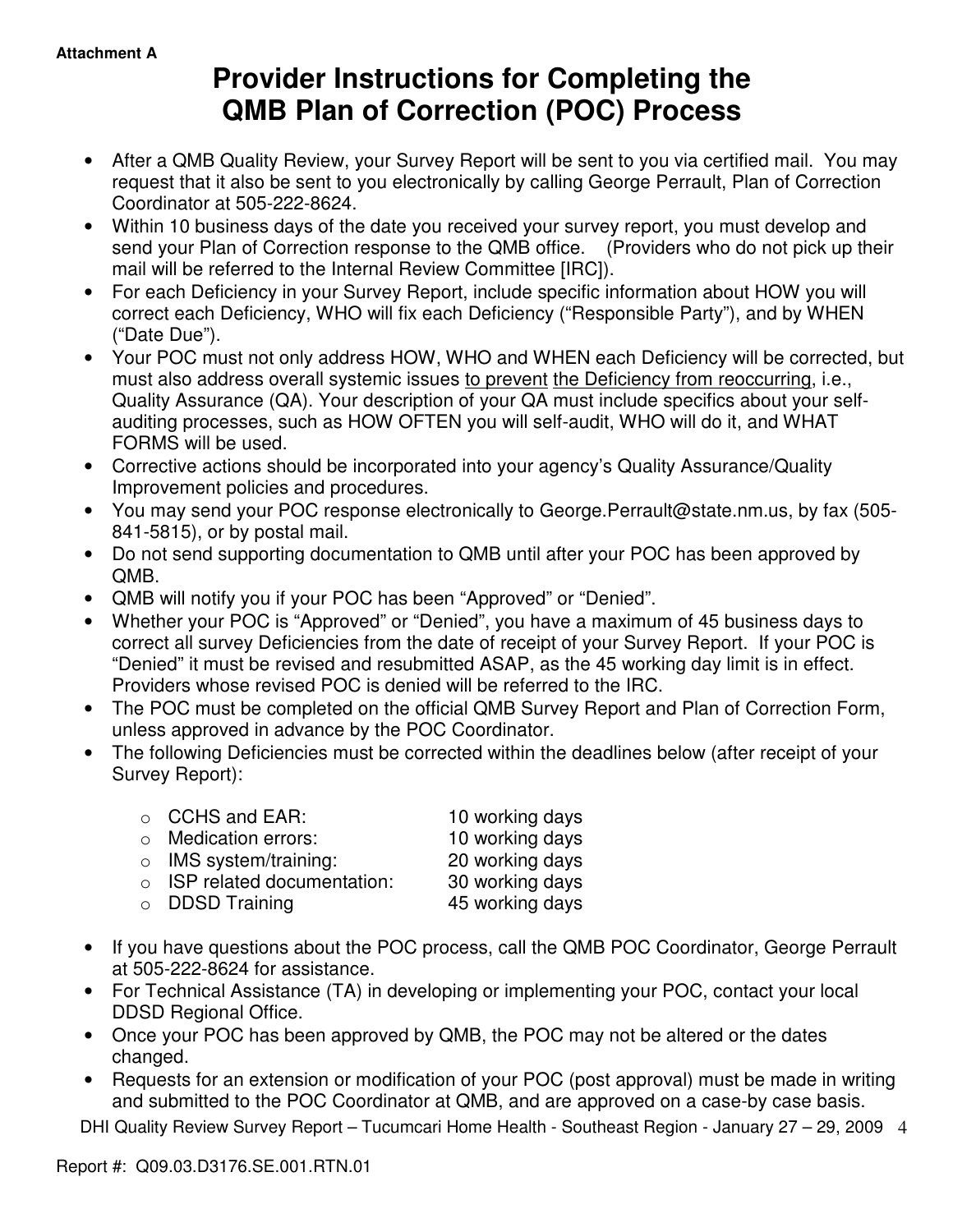- When submitting supporting documentation, organize your documents by Tag #s, and annotate or label each document using Individual #s.
- Do not submit original documents, copies are fine. Originals must be maintained in the agency/client file(s) as per DDSD Standards.
- Failure to submit, complete or implement your POC within the required timeframes will result in a referral to the IRC and the possible imposition of a \$200 per day Civil Monetary Penalty until it is received, completed and/or implemented.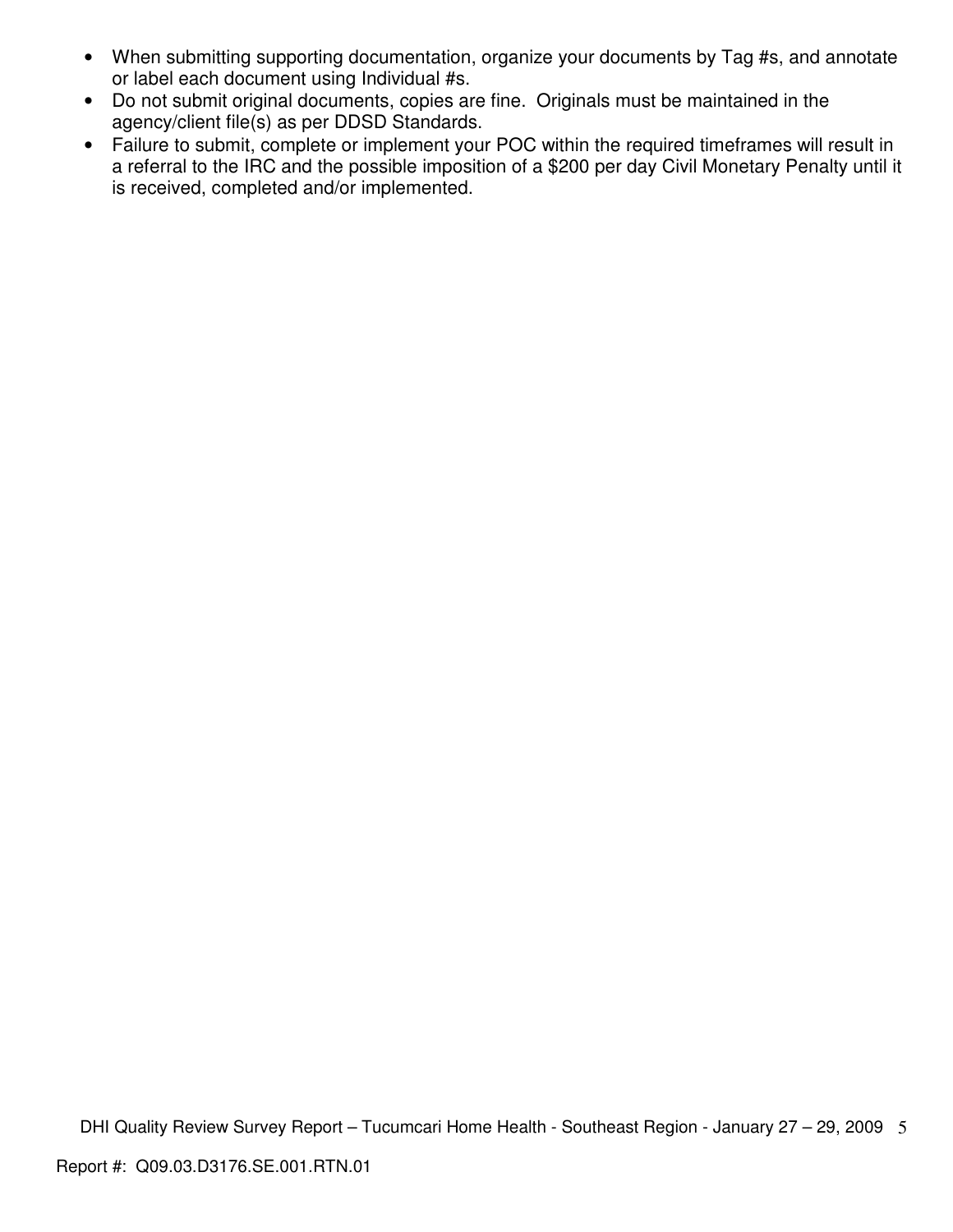## **QMB Scope and Severity Matrix of survey results**

Each deficiency in your Report of Findings is scored on a Scope and Severity Scale. The culmination of each deficiency's Scope and Severity is used to determine degree of compliance to standards and regulations and level of QMB Certification.

|                 |                  |                                                                |                                  | <b>SCOPE</b>                |                                               |
|-----------------|------------------|----------------------------------------------------------------|----------------------------------|-----------------------------|-----------------------------------------------|
|                 |                  |                                                                | <b>Isolated</b><br>$01\% - 15\%$ | <b>Pattern</b><br>16% - 79% | <b>Widespread</b><br>$80\% - 100\%$           |
|                 | High Impact      | Immediate<br>Jeopardy to<br>individual health<br>and or safety | J.                               | K.                          | L.                                            |
| <b>SEVERITY</b> |                  | <b>Actual harm</b>                                             | G.                               | Н.                          | 1.                                            |
|                 | Medium<br>Impact | <b>No Actual Harm</b><br><b>Potential for more</b>             | D.                               | Ε.                          | F. (3 or more)                                |
|                 |                  | than minimal harm                                              | $D.$ (2 or less)                 |                             | <b>F.</b> (no conditions<br>of participation) |
|                 | Low<br>Impact    | No Actual Harm<br>Minimal potential<br>for harm.               | A.                               | Β.                          | C.                                            |

Scope and Severity Definitions:

## Key to Scope scale:

## Isolated:

A deficiency that is limited to 1% to 15% of the sample, usually impacting no more than one or two individuals in the sample.

## Pattern:

A deficiency that impacts a number or group of individuals from 16% to 79% of the sample is defined as a pattern finding. Pattern findings suggest the need for system wide corrective actions.

## Widespread:

A deficiency that impacts most or all (80% to 100%) of the individuals in the sample is defined as widespread or pervasive. Widespread findings suggest the need for system wide corrective actions as well as the need to implement a Continuous Quality Improvement process to improve or build infrastructure. Widespread findings must be referred to the Internal Review Committee for review and possible actions or sanctions.

## Key to Severity scale:

Low Impact Severity: (Blue)

Low level findings have no or minimal potential for harm to an individual. Providers that have no findings above a "C" level may receive a "Quality" Certification approval rating from QMB.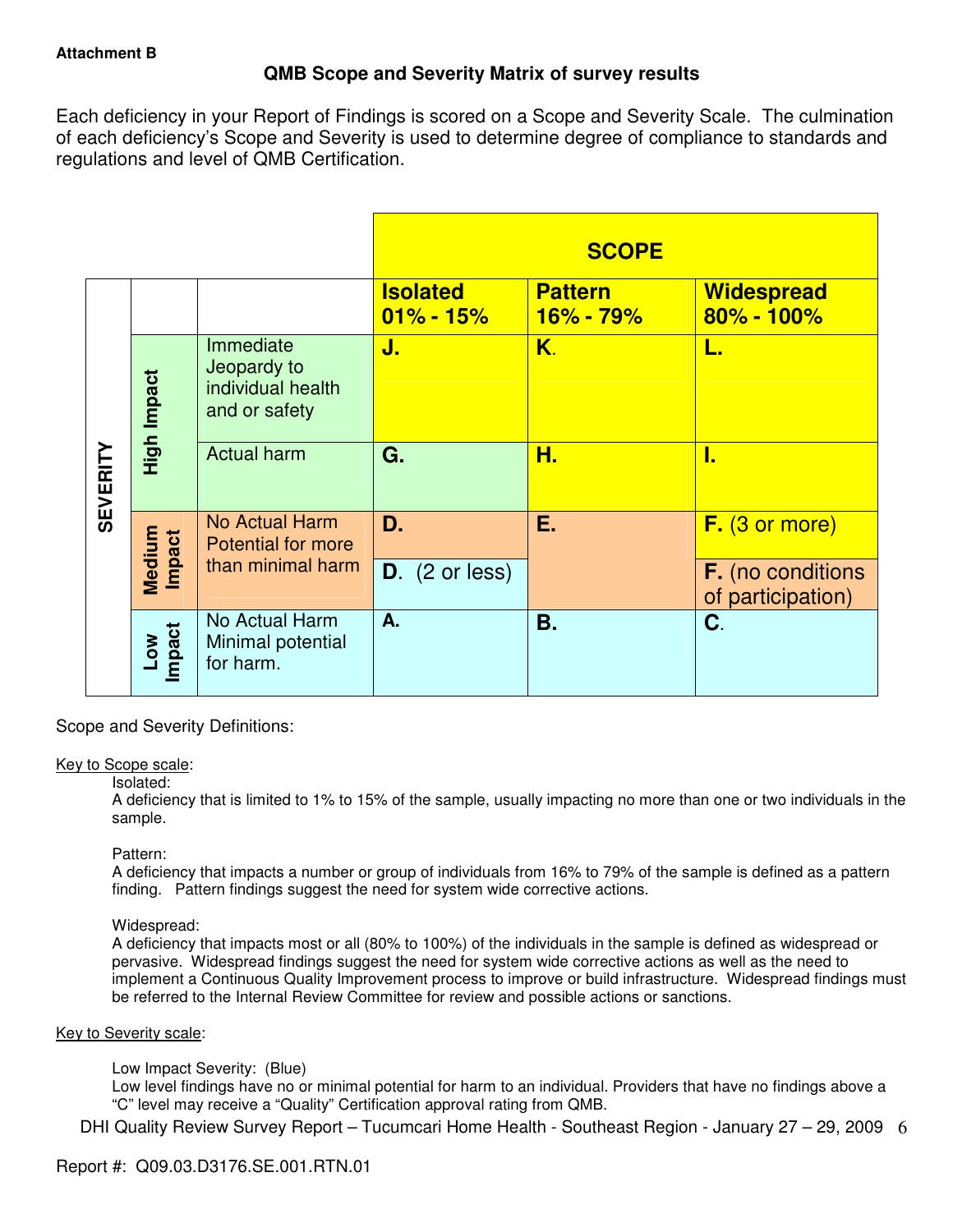Medium Impact Severity: (Tan)

Medium level findings have a potential for harm to an individual. Providers that have no findings above a "F" level and/or no more than two F level findings and no F level Conditions of Participation may receive a "Merit" Certification approval rating from QMB.

High Impact Severity: (Green or Yellow)

High level findings are when harm to an individual has occurred. Providers that have no findings above "I" level may only receive a "Standard" Approval rating from QMB and will be referred to the IRC.

High Impact Severity: (Yellow)

"J, K, and L" Level findings:

This is a finding of Immediate Jeopardy. If a provider is found to have "I" level findings or higher, with an outcome of Immediate Jeopardy, including repeat findings or Conditions of Participation they will be referred to the Internal Review Committee.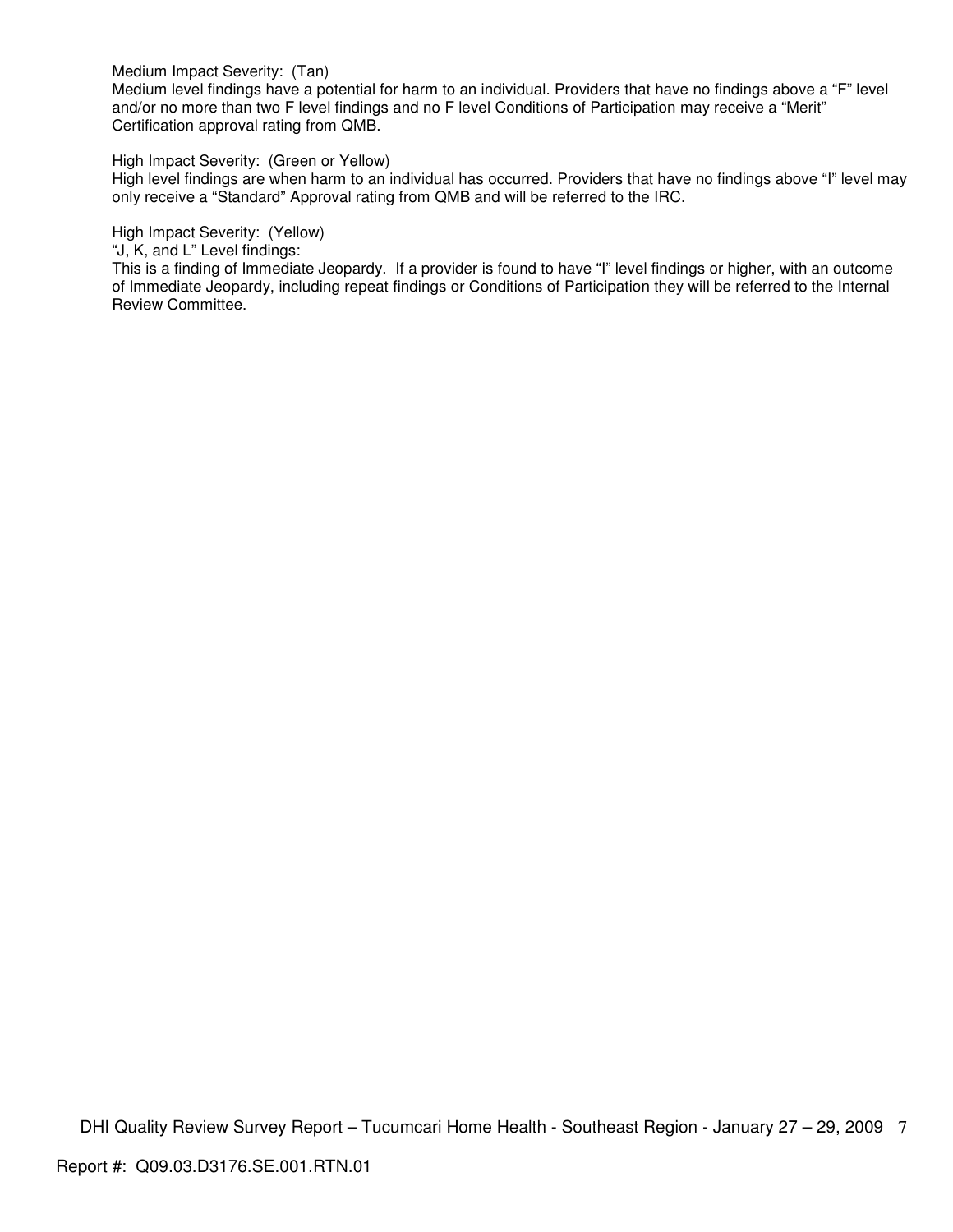## **Guidelines for the Provider Informal Reconsideration of Finding (IRF) Process**

## **Introduction:**

Throughout the process, surveyors are openly communicating with providers. Open communication means that surveyors have clarified issues and/or requested missing information before completing the review. Regardless, there may still be instances where the provider disagrees with a specific finding.

To informally dispute a finding the provider must request in writing an Informal Reconsideration of the Finding (IRF) to the QMB Deputy Bureau Chief **within 10 working days** of receipt of the final report.

The written request for an IRF must be completed on the **QMB Request for Informal Reconsideration of Finding Form** (available on the QMB website) and must specify in detail the request for reconsideration and why the finding is inaccurate. The **IRF request must include all supporting documentation or evidence that was not previously reviewed during the survey process.** 

## **The following limitations apply to the IRF process:**

- The request for an IRF and all supporting evidence must be received in 10 days.
- Findings based on evidence requested during the survey and not provided may not be subject to reconsideration.
- The supporting documentation must be new evidence not previously reviewed by the survey team.
- Providers must continue to complete their plan of correction during the IRF process
- Providers may not request an IRF to challenge the Scope and Severity of a finding.
- Providers may not request an IRF to challenge the sampling methodology.
- Providers may not request an IRF based on disagreement with the nature of the standard or regulation.
- Providers may not request an IRF to challenge the team composition
- Providers may not request an IRF to challenge the QMB Quality Approval Rating and the length of their DDSD provider contract.

## **A Provider forfeits the right to an IRF if the request is not made within 10 working days of receiving the report and does not include all supporting documentation or evidence to show compliance with the standards and regulations.**

QMB has 30 working days to complete the review and notify the provider of the decision. The request will be reviewed by the IRF committee. The Provider will be notified in writing of the ruling, no face to face meeting will be conducted.

When a Provider requests that a finding be reconsidered, it does not stop or delay the Plan of Correction process. **Providers must continue to complete the Plan of Correction, including the finding in dispute regardless of the IRF status.** If a finding is successfully reconsidered, it will be noted and will be removed or modified from the report. It should be noted that in some cases a Plan of Correction may be completed prior to the IRF process being completed. The provider will be notified in writing on the decisions of the IRF committee.

## **Administrative Review Process:**

If a Provider desires to challenge the decision of the IRF committee they may request an Administrative Review by the DHI and DDSD Director. The Request must be made in writing to the QMB Bureau Chief and received within 5 days of notification from the IRF decision.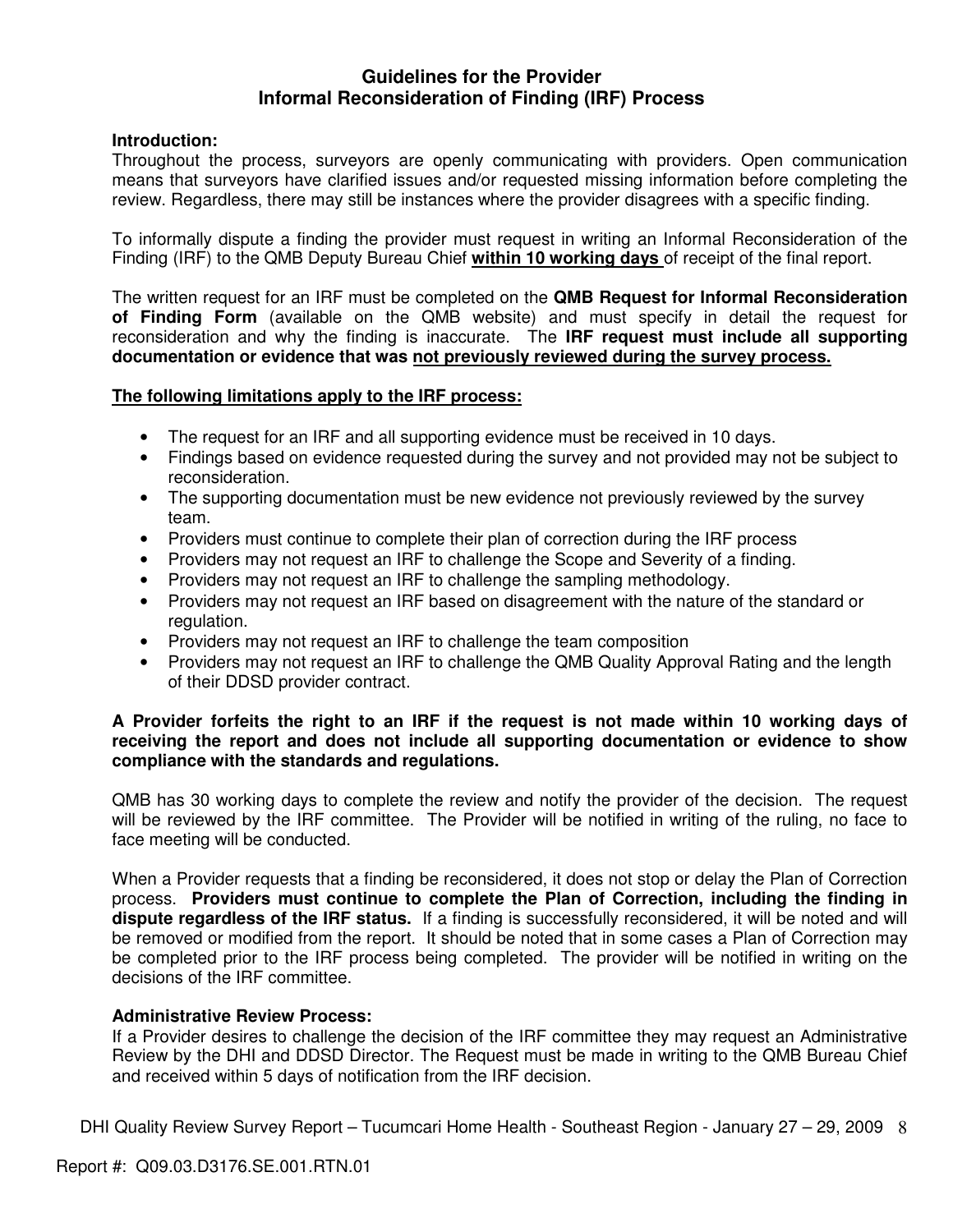## **Regarding IRC Sanctions:**

The Informal Reconsideration of the Finding process is a separate process specific to QMB Survey Findings and should not be confused with any process associated with IRC Sanctions.

If a Provider desires to Dispute or Appeal an IRC Sanction that is a separate and different process. Providers may choose the Informal Dispute Resolution Process or the Formal Medicaid Fair Hearing Process to dispute or appeal IRC sanctions, please refer to the DOH Sanction policy and section 39 of the provider contract agreement.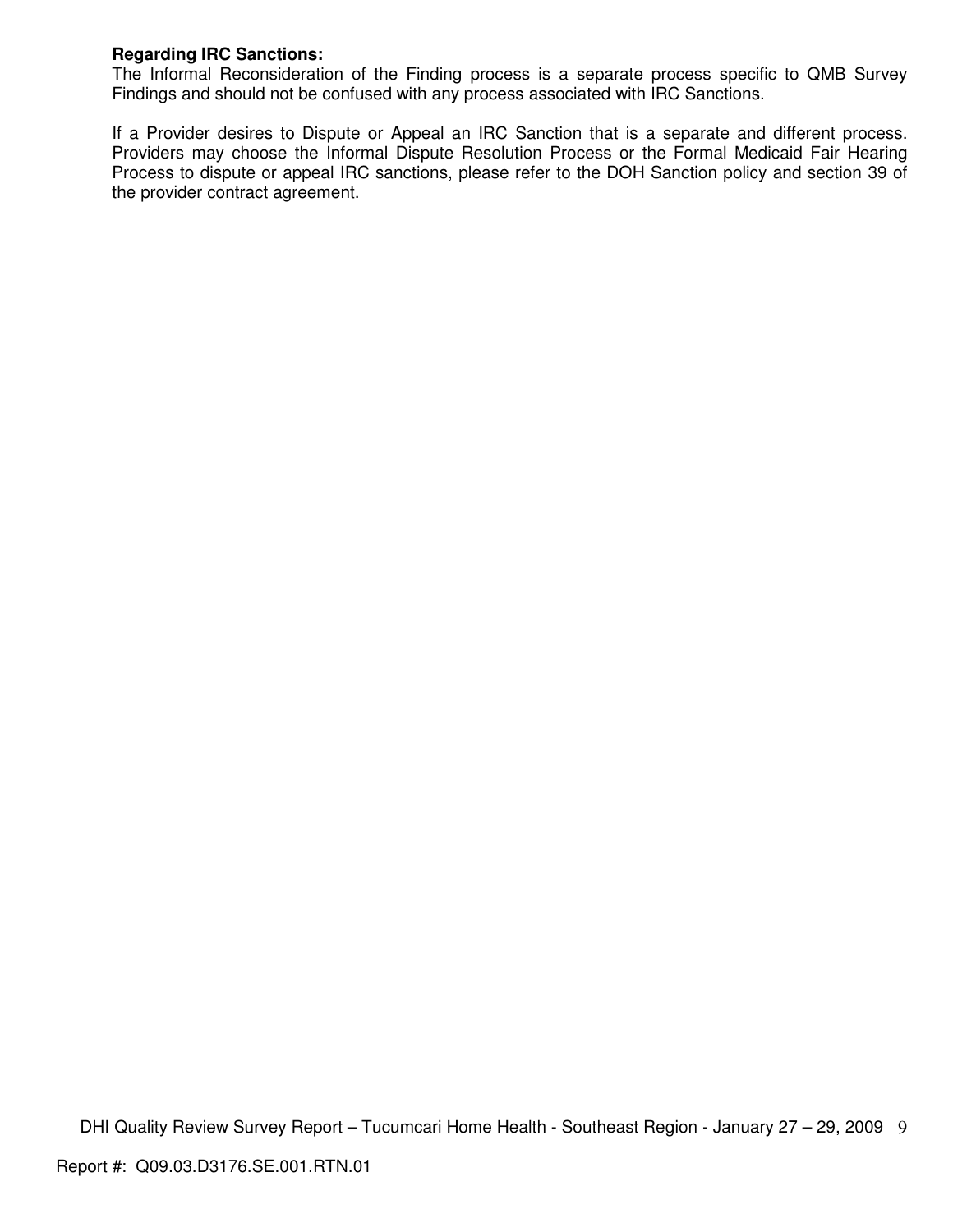| Agency:          | <b>Tucumcari Home Health - Southeast Region</b> |
|------------------|-------------------------------------------------|
| Program:         | Developmental Disabilities Waiver               |
| Service:         | Case Management                                 |
| Monitoring Type: | Routine                                         |
| Date of Survey:  | January 27 - 29, 2009                           |

| <b>Statute</b>                                                                                    | <b>Deficiency</b>                              | <b>Agency Plan of Correction and</b><br><b>Responsible Party</b> | <b>Date Due</b> |
|---------------------------------------------------------------------------------------------------|------------------------------------------------|------------------------------------------------------------------|-----------------|
|                                                                                                   |                                                |                                                                  |                 |
| Tag #1A08 Agency Case File                                                                        | <b>Scope and Severity Rating: A</b>            |                                                                  |                 |
| Developmental Disabilities (DD) Waiver Service                                                    | Based on record review, the Agency failed to   |                                                                  |                 |
| Standards effective 4/1/2007                                                                      | maintain at the administrative office a        |                                                                  |                 |
| <b>CHAPTER 1 II. PROVIDER AGENCY</b>                                                              | confidential case file for 1 of 7 individuals. |                                                                  |                 |
| <b>REQUIREMENTS:</b> The objective of these                                                       |                                                |                                                                  |                 |
| standards is to establish Provider Agency policy,                                                 | Review of the Agency individual case files     |                                                                  |                 |
| procedure and reporting requirements for DD                                                       | revealed the following items were not found,   |                                                                  |                 |
| Medicaid Waiver program. These requirements                                                       | incomplete or not current:                     |                                                                  |                 |
| apply to all such Provider Agency staff, whether                                                  |                                                |                                                                  |                 |
| directly employed or subcontracting with the                                                      | • Health Care Plans                            |                                                                  |                 |
| Provider Agency. Additional Provider Agency                                                       | Seizures (#2)                                  |                                                                  |                 |
| requirements and personnel qualifications may                                                     | ° Constipation (#2)                            |                                                                  |                 |
| be applicable for specific service standards.                                                     | ° Knowledge deficit (#2)                       |                                                                  |                 |
| D. Provider Agency Case File for the                                                              | <sup>o</sup> Hypertension (#2)                 |                                                                  |                 |
| Individual: All Provider Agencies shall maintain                                                  | ° Psychotropic Medications (#2)                |                                                                  |                 |
| at the administrative office a confidential case                                                  |                                                |                                                                  |                 |
| file for each individual. Case records belong to                                                  |                                                |                                                                  |                 |
| the individual receiving services and copies shall                                                |                                                |                                                                  |                 |
| be provided to the receiving agency whenever                                                      |                                                |                                                                  |                 |
| an individual changes providers. The record<br>must also be made available for review when        |                                                |                                                                  |                 |
|                                                                                                   |                                                |                                                                  |                 |
| requested by DOH, HSD or federal government                                                       |                                                |                                                                  |                 |
| representatives for oversight purposes. The<br>individual's case file shall include the following |                                                |                                                                  |                 |
| requirements:                                                                                     |                                                |                                                                  |                 |
| Emergency contact information,<br>(1)                                                             |                                                |                                                                  |                 |
| including the individual's address, telephone                                                     |                                                |                                                                  |                 |
| number, names and telephone numbers of                                                            |                                                |                                                                  |                 |
| relatives, or guardian or conservator, physician's                                                |                                                |                                                                  |                 |
| name(s) and telephone number(s), pharmacy                                                         |                                                |                                                                  |                 |
| name, address and telephone number, and                                                           |                                                |                                                                  |                 |
| health plan if appropriate;                                                                       |                                                |                                                                  |                 |
| The individual's complete and current                                                             |                                                |                                                                  |                 |
| (2)                                                                                               |                                                |                                                                  |                 |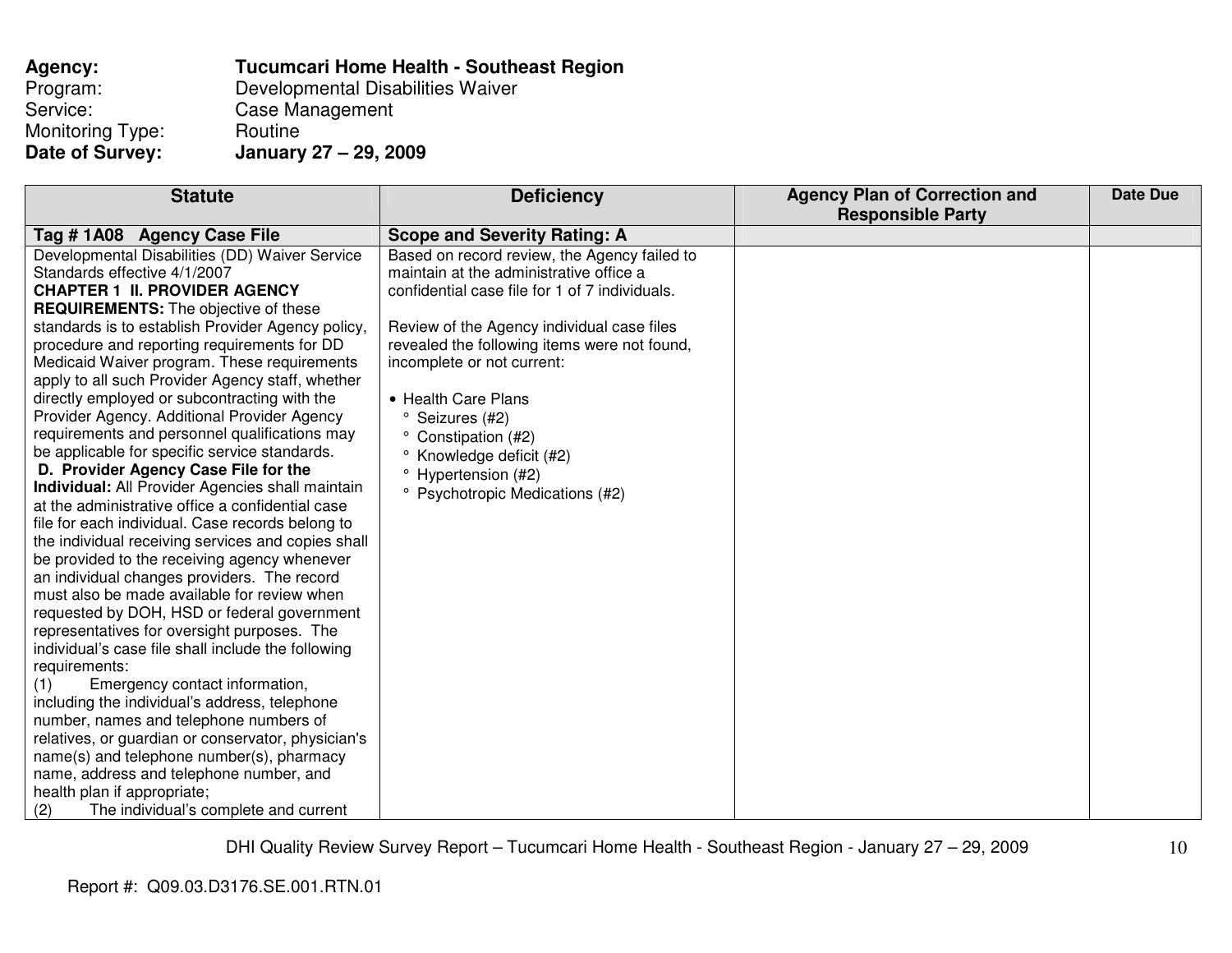| ISP, with all supplemental plans specific to the<br>individual, and the most current completed<br>Health Assessment Tool (HAT);<br>(3)<br>Progress notes and other service<br>delivery documentation;<br>Crisis Prevention/Intervention Plans, if<br>(4)<br>there are any for the individual;<br>A medical history, which shall include at<br>(5)<br>least demographic data, current and past<br>medical diagnoses including the cause (if<br>known) of the developmental disability,<br>psychiatric diagnoses, allergies (food,<br>environmental, medications), immunizations, and<br>most recent physical exam;<br>When applicable, transition plans<br>(6)<br>completed for individuals at the time of discharge<br>from Fort Stanton Hospital or Los Lunas Hospital<br>and Training School; and<br>Case records belong to the individual<br>(7)<br>receiving services and copies shall be provided<br>to the individual upon request.<br>The receiving Provider Agency shall be<br>(8)<br>provided at a minimum the following records<br>whenever an individual changes provider<br>agencies:<br>(a) Complete file for the past 12 months;<br>(b) ISP and quarterly reports from the current |  |  |
|--------------------------------------------------------------------------------------------------------------------------------------------------------------------------------------------------------------------------------------------------------------------------------------------------------------------------------------------------------------------------------------------------------------------------------------------------------------------------------------------------------------------------------------------------------------------------------------------------------------------------------------------------------------------------------------------------------------------------------------------------------------------------------------------------------------------------------------------------------------------------------------------------------------------------------------------------------------------------------------------------------------------------------------------------------------------------------------------------------------------------------------------------------------------------------------------------|--|--|
|                                                                                                                                                                                                                                                                                                                                                                                                                                                                                                                                                                                                                                                                                                                                                                                                                                                                                                                                                                                                                                                                                                                                                                                                  |  |  |
|                                                                                                                                                                                                                                                                                                                                                                                                                                                                                                                                                                                                                                                                                                                                                                                                                                                                                                                                                                                                                                                                                                                                                                                                  |  |  |
|                                                                                                                                                                                                                                                                                                                                                                                                                                                                                                                                                                                                                                                                                                                                                                                                                                                                                                                                                                                                                                                                                                                                                                                                  |  |  |
|                                                                                                                                                                                                                                                                                                                                                                                                                                                                                                                                                                                                                                                                                                                                                                                                                                                                                                                                                                                                                                                                                                                                                                                                  |  |  |
|                                                                                                                                                                                                                                                                                                                                                                                                                                                                                                                                                                                                                                                                                                                                                                                                                                                                                                                                                                                                                                                                                                                                                                                                  |  |  |
|                                                                                                                                                                                                                                                                                                                                                                                                                                                                                                                                                                                                                                                                                                                                                                                                                                                                                                                                                                                                                                                                                                                                                                                                  |  |  |
|                                                                                                                                                                                                                                                                                                                                                                                                                                                                                                                                                                                                                                                                                                                                                                                                                                                                                                                                                                                                                                                                                                                                                                                                  |  |  |
|                                                                                                                                                                                                                                                                                                                                                                                                                                                                                                                                                                                                                                                                                                                                                                                                                                                                                                                                                                                                                                                                                                                                                                                                  |  |  |
|                                                                                                                                                                                                                                                                                                                                                                                                                                                                                                                                                                                                                                                                                                                                                                                                                                                                                                                                                                                                                                                                                                                                                                                                  |  |  |
|                                                                                                                                                                                                                                                                                                                                                                                                                                                                                                                                                                                                                                                                                                                                                                                                                                                                                                                                                                                                                                                                                                                                                                                                  |  |  |
|                                                                                                                                                                                                                                                                                                                                                                                                                                                                                                                                                                                                                                                                                                                                                                                                                                                                                                                                                                                                                                                                                                                                                                                                  |  |  |
|                                                                                                                                                                                                                                                                                                                                                                                                                                                                                                                                                                                                                                                                                                                                                                                                                                                                                                                                                                                                                                                                                                                                                                                                  |  |  |
|                                                                                                                                                                                                                                                                                                                                                                                                                                                                                                                                                                                                                                                                                                                                                                                                                                                                                                                                                                                                                                                                                                                                                                                                  |  |  |
|                                                                                                                                                                                                                                                                                                                                                                                                                                                                                                                                                                                                                                                                                                                                                                                                                                                                                                                                                                                                                                                                                                                                                                                                  |  |  |
|                                                                                                                                                                                                                                                                                                                                                                                                                                                                                                                                                                                                                                                                                                                                                                                                                                                                                                                                                                                                                                                                                                                                                                                                  |  |  |
|                                                                                                                                                                                                                                                                                                                                                                                                                                                                                                                                                                                                                                                                                                                                                                                                                                                                                                                                                                                                                                                                                                                                                                                                  |  |  |
|                                                                                                                                                                                                                                                                                                                                                                                                                                                                                                                                                                                                                                                                                                                                                                                                                                                                                                                                                                                                                                                                                                                                                                                                  |  |  |
|                                                                                                                                                                                                                                                                                                                                                                                                                                                                                                                                                                                                                                                                                                                                                                                                                                                                                                                                                                                                                                                                                                                                                                                                  |  |  |
|                                                                                                                                                                                                                                                                                                                                                                                                                                                                                                                                                                                                                                                                                                                                                                                                                                                                                                                                                                                                                                                                                                                                                                                                  |  |  |
|                                                                                                                                                                                                                                                                                                                                                                                                                                                                                                                                                                                                                                                                                                                                                                                                                                                                                                                                                                                                                                                                                                                                                                                                  |  |  |
|                                                                                                                                                                                                                                                                                                                                                                                                                                                                                                                                                                                                                                                                                                                                                                                                                                                                                                                                                                                                                                                                                                                                                                                                  |  |  |
|                                                                                                                                                                                                                                                                                                                                                                                                                                                                                                                                                                                                                                                                                                                                                                                                                                                                                                                                                                                                                                                                                                                                                                                                  |  |  |
|                                                                                                                                                                                                                                                                                                                                                                                                                                                                                                                                                                                                                                                                                                                                                                                                                                                                                                                                                                                                                                                                                                                                                                                                  |  |  |
|                                                                                                                                                                                                                                                                                                                                                                                                                                                                                                                                                                                                                                                                                                                                                                                                                                                                                                                                                                                                                                                                                                                                                                                                  |  |  |
| and prior ISP year;                                                                                                                                                                                                                                                                                                                                                                                                                                                                                                                                                                                                                                                                                                                                                                                                                                                                                                                                                                                                                                                                                                                                                                              |  |  |
| (c) Intake information from original admission                                                                                                                                                                                                                                                                                                                                                                                                                                                                                                                                                                                                                                                                                                                                                                                                                                                                                                                                                                                                                                                                                                                                                   |  |  |
| to services; and                                                                                                                                                                                                                                                                                                                                                                                                                                                                                                                                                                                                                                                                                                                                                                                                                                                                                                                                                                                                                                                                                                                                                                                 |  |  |
| (d) When applicable, the Individual Transition                                                                                                                                                                                                                                                                                                                                                                                                                                                                                                                                                                                                                                                                                                                                                                                                                                                                                                                                                                                                                                                                                                                                                   |  |  |
| Plan at the time of discharge from Los                                                                                                                                                                                                                                                                                                                                                                                                                                                                                                                                                                                                                                                                                                                                                                                                                                                                                                                                                                                                                                                                                                                                                           |  |  |
| Lunas Hospital and Training School or Ft.                                                                                                                                                                                                                                                                                                                                                                                                                                                                                                                                                                                                                                                                                                                                                                                                                                                                                                                                                                                                                                                                                                                                                        |  |  |
| Stanton Hospital.                                                                                                                                                                                                                                                                                                                                                                                                                                                                                                                                                                                                                                                                                                                                                                                                                                                                                                                                                                                                                                                                                                                                                                                |  |  |
|                                                                                                                                                                                                                                                                                                                                                                                                                                                                                                                                                                                                                                                                                                                                                                                                                                                                                                                                                                                                                                                                                                                                                                                                  |  |  |
|                                                                                                                                                                                                                                                                                                                                                                                                                                                                                                                                                                                                                                                                                                                                                                                                                                                                                                                                                                                                                                                                                                                                                                                                  |  |  |
|                                                                                                                                                                                                                                                                                                                                                                                                                                                                                                                                                                                                                                                                                                                                                                                                                                                                                                                                                                                                                                                                                                                                                                                                  |  |  |
|                                                                                                                                                                                                                                                                                                                                                                                                                                                                                                                                                                                                                                                                                                                                                                                                                                                                                                                                                                                                                                                                                                                                                                                                  |  |  |
|                                                                                                                                                                                                                                                                                                                                                                                                                                                                                                                                                                                                                                                                                                                                                                                                                                                                                                                                                                                                                                                                                                                                                                                                  |  |  |
|                                                                                                                                                                                                                                                                                                                                                                                                                                                                                                                                                                                                                                                                                                                                                                                                                                                                                                                                                                                                                                                                                                                                                                                                  |  |  |
|                                                                                                                                                                                                                                                                                                                                                                                                                                                                                                                                                                                                                                                                                                                                                                                                                                                                                                                                                                                                                                                                                                                                                                                                  |  |  |
|                                                                                                                                                                                                                                                                                                                                                                                                                                                                                                                                                                                                                                                                                                                                                                                                                                                                                                                                                                                                                                                                                                                                                                                                  |  |  |
|                                                                                                                                                                                                                                                                                                                                                                                                                                                                                                                                                                                                                                                                                                                                                                                                                                                                                                                                                                                                                                                                                                                                                                                                  |  |  |
|                                                                                                                                                                                                                                                                                                                                                                                                                                                                                                                                                                                                                                                                                                                                                                                                                                                                                                                                                                                                                                                                                                                                                                                                  |  |  |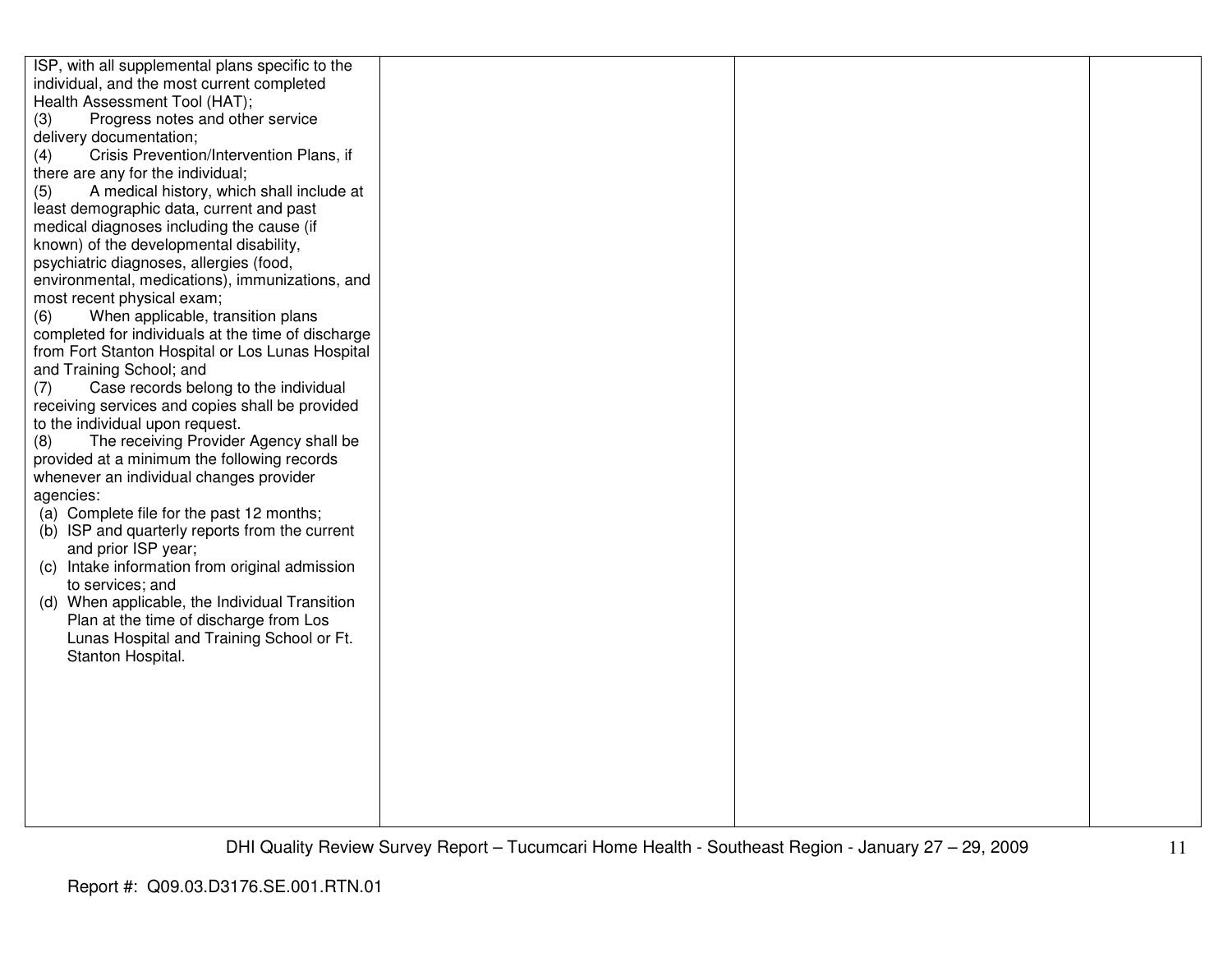| Tag #4C02 Scope of Services                                                         | <b>Scope and Severity Rating: A</b>          |  |
|-------------------------------------------------------------------------------------|----------------------------------------------|--|
| Developmental Disabilities (DD) Waiver Service                                      | Based on record review, the Agency failed to |  |
| Standards effective 4/1/2007                                                        | maintain documentation assuring individuals  |  |
| <b>CHAPTER 4 II. SCOPE OF CASE</b>                                                  | obtained all services through the Freedom of |  |
| <b>MANAGEMENT SERVICES: Case Management</b>                                         | Choice Process for 1 of 7 individuals.       |  |
| shall include, but is not limited to, the following                                 |                                              |  |
| services:                                                                           | No evidence was found of the following:      |  |
| T. Assure individuals obtain all services through<br>the Freedom of Choice process. | • Primary Freedom of Choice (#7)             |  |
|                                                                                     |                                              |  |
|                                                                                     |                                              |  |
|                                                                                     |                                              |  |
|                                                                                     |                                              |  |
|                                                                                     |                                              |  |
|                                                                                     |                                              |  |
|                                                                                     |                                              |  |
|                                                                                     |                                              |  |
|                                                                                     |                                              |  |
|                                                                                     |                                              |  |
|                                                                                     |                                              |  |
|                                                                                     |                                              |  |
|                                                                                     |                                              |  |
|                                                                                     |                                              |  |
|                                                                                     |                                              |  |
|                                                                                     |                                              |  |
|                                                                                     |                                              |  |
|                                                                                     |                                              |  |
|                                                                                     |                                              |  |
|                                                                                     |                                              |  |
|                                                                                     |                                              |  |
|                                                                                     |                                              |  |
|                                                                                     |                                              |  |
|                                                                                     |                                              |  |
|                                                                                     |                                              |  |
|                                                                                     |                                              |  |
|                                                                                     |                                              |  |
|                                                                                     |                                              |  |
|                                                                                     |                                              |  |
|                                                                                     |                                              |  |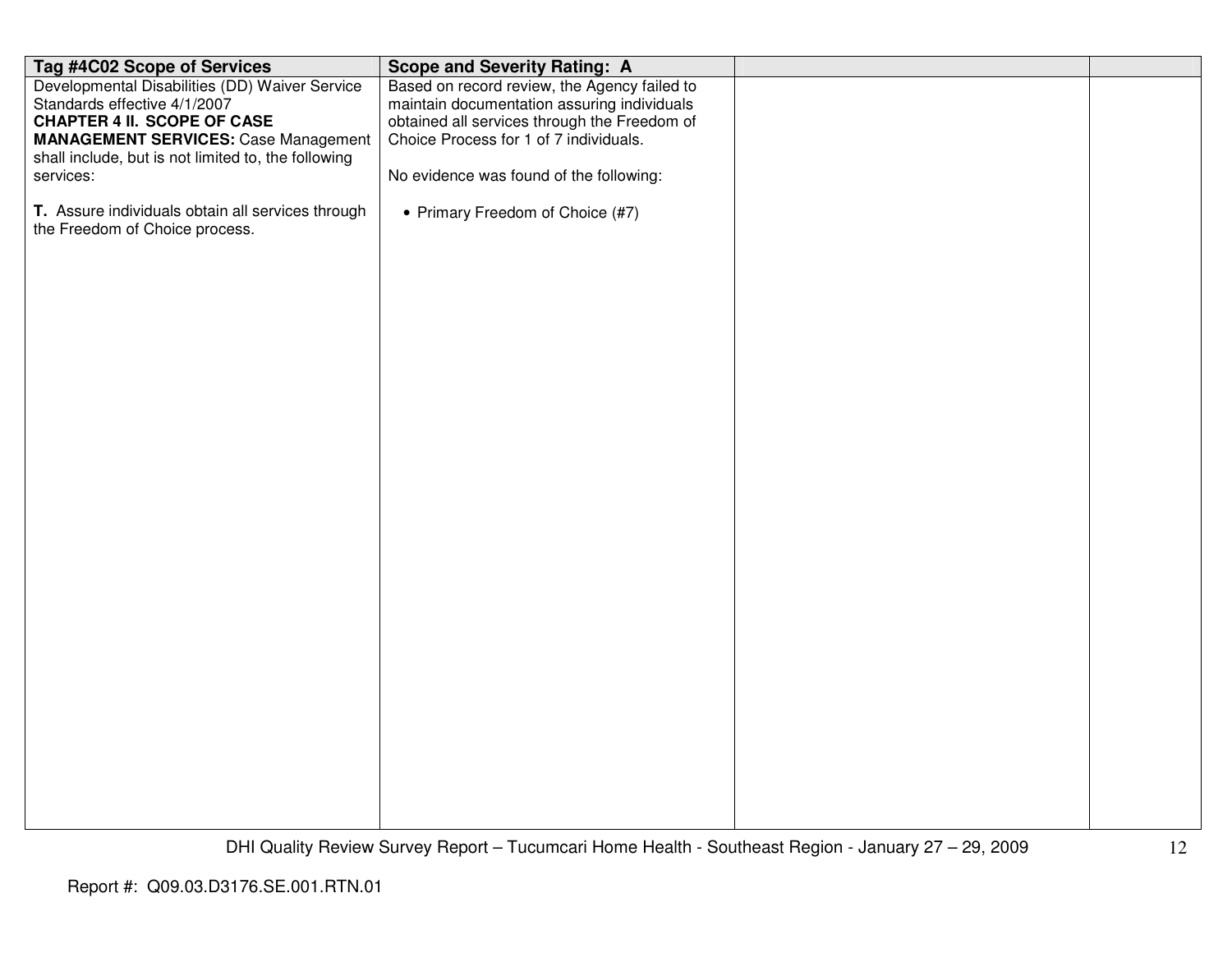| Tag #4C06 (CoP) - Rev. & Apprv. of the<br><b>LTCAA</b>                                                                                                                                                                                                                                                                                                                                                                                                                                                                                                                                                                                                                                                                                                                                                                                                                                                                                                                                                                                                                                                                                                                                                                                                                                                              | <b>Scope and Severity Rating: D</b>                                                                                                                                                                                                                                                                                                                                                         |  |
|---------------------------------------------------------------------------------------------------------------------------------------------------------------------------------------------------------------------------------------------------------------------------------------------------------------------------------------------------------------------------------------------------------------------------------------------------------------------------------------------------------------------------------------------------------------------------------------------------------------------------------------------------------------------------------------------------------------------------------------------------------------------------------------------------------------------------------------------------------------------------------------------------------------------------------------------------------------------------------------------------------------------------------------------------------------------------------------------------------------------------------------------------------------------------------------------------------------------------------------------------------------------------------------------------------------------|---------------------------------------------------------------------------------------------------------------------------------------------------------------------------------------------------------------------------------------------------------------------------------------------------------------------------------------------------------------------------------------------|--|
| Developmental Disabilities (DD) Waiver Service<br>Standards effective 4/1/2007<br><b>CHAPTER 4 III. CASE MANAGEMENT</b><br><b>SERVICE REQUIREMENTS</b><br><b>Case Management Review and Approval of</b><br>the LTCAA: Case Management Provider<br>agencies shall ensure that Case Managers<br>conduct a complete and comprehensive LOC<br>review for the intervening two years that the<br>NMMUR is not required to review and approve<br>the LTCAA. The comprehensive LOC shall<br>include:<br>(1) A new LTCAA;<br>(2) A new history and physical;<br>(3) An update to the Client Individual<br>Assessment (CIA); and<br>A review of the norm-referenced adaptive<br>behavioral assessment (current within three<br>years), to determine if it still reflects the<br>individual's functional level. If yes, the<br>assessment shall be filed with the current LOC<br>packet, and if not, it shall be re-administered.<br>During these two years, it is the responsibility of<br>the Case Manager to send a copy of the<br>approved LOC to the appropriate ISD office for<br>the individual's annual reassessment of<br>Medicaid eligibility. Case Management Provider<br>Agencies shall review a sample of LTCAAs at<br>least annually to verify accuracy and<br>appropriateness of the eligibility determination. | Based on record review, the Agency failed to<br>complete and compile the elements of the Long<br>Term Care Assessment Abstract (LTCAA)<br>packet for the intervening two years that the<br>NMMUR review and approval is not required for<br>of individuals for 1 of 7 individuals.<br>The following items were not found, incomplete,<br>or not current:<br>Level of Care (#5)<br>$\bullet$ |  |
|                                                                                                                                                                                                                                                                                                                                                                                                                                                                                                                                                                                                                                                                                                                                                                                                                                                                                                                                                                                                                                                                                                                                                                                                                                                                                                                     |                                                                                                                                                                                                                                                                                                                                                                                             |  |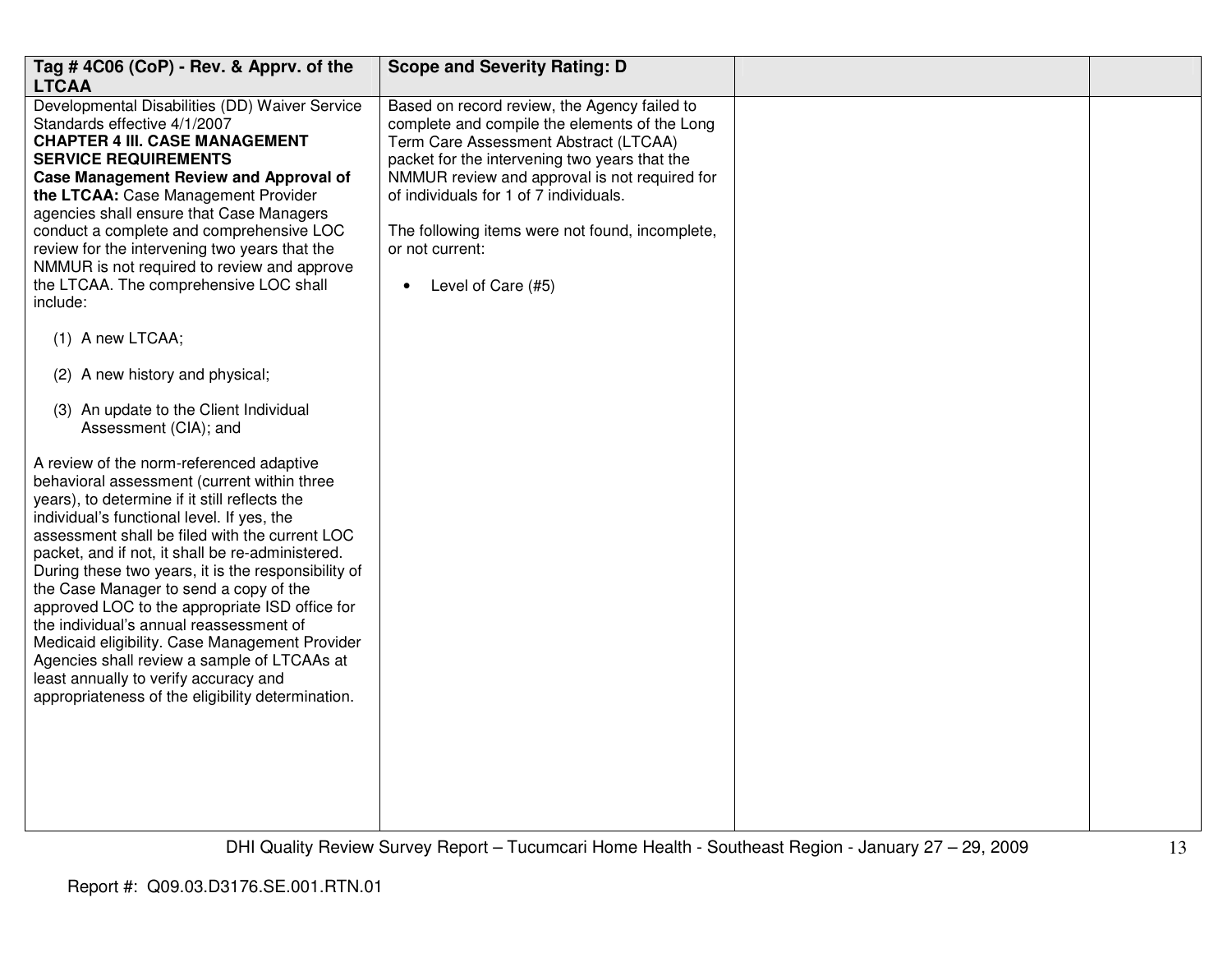| Tag #4C09 - Secondary FOC                                                                                                                                                                                                                                                                                                                                                                                                            | <b>Scope and Severity Rating: A</b>                                                                                                                                                                                                                                                                                                                                        |  |
|--------------------------------------------------------------------------------------------------------------------------------------------------------------------------------------------------------------------------------------------------------------------------------------------------------------------------------------------------------------------------------------------------------------------------------------|----------------------------------------------------------------------------------------------------------------------------------------------------------------------------------------------------------------------------------------------------------------------------------------------------------------------------------------------------------------------------|--|
| Developmental Disabilities (DD) Waiver Service<br>Standards effective 4/1/2007<br><b>CHAPTER 4 III. CASE MANAGEMENT</b><br><b>SERVICE REQUIREMENTS</b><br>G. Secondary Freedom of Choice Process<br>(1) The Case Management Provider Agency<br>will ensure that it maintains a current<br>Secondary Freedom of Choice (FOC) form<br>that includes all service providers offering<br>services in that region.                         | Based on record review, the Agency failed to<br>maintain documentation assuring individuals<br>obtained all services through the Freedom of<br>Choice Process for 1 of 7 individuals.<br>The following items were not found:<br>• Secondary Freedom of Choice<br><sup>o</sup> Adult Habilitation (#5)<br><sup>o</sup> Supported Employment (#5)<br>° Community Access (#5) |  |
| (2) The Case Manager will present the<br>Secondary FOC form to the individual or<br>authorized representative for selection of<br>direct service providers.                                                                                                                                                                                                                                                                          |                                                                                                                                                                                                                                                                                                                                                                            |  |
| (3) At least annually, at the time rights and<br>responsibilities are reviewed, individuals<br>and guardians served will be reminded that<br>they may change providers at any time, as<br>well as change types of services. At this<br>time, Case Managers shall offer to review<br>the current Secondary FOC list with<br>individuals and guardians served. If they<br>are interested in changing, a new FOC shall<br>be completed. |                                                                                                                                                                                                                                                                                                                                                                            |  |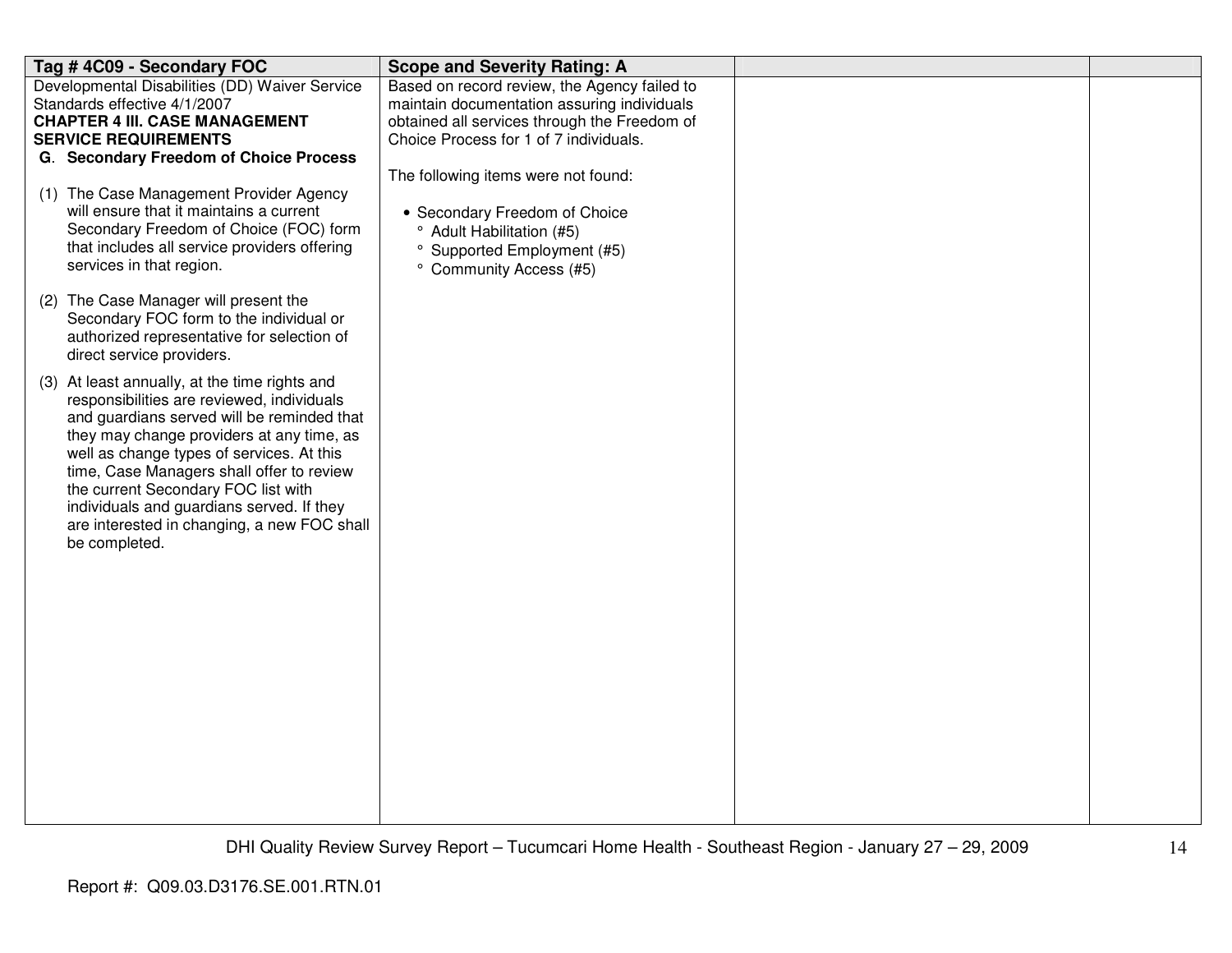| Tag #4C15 - QA Requirements                         | <b>Scope and Severity Rating: B</b>              |  |
|-----------------------------------------------------|--------------------------------------------------|--|
| Developmental Disabilities (DD) Waiver Service      | Based on record review, the Agency failed to     |  |
| Standards effective 4/1/2007                        | assure that reports and ISP's meet required      |  |
| <b>CHAPTER 4 IV. CASE MANAGEMENT</b>                | timelines and include the required content for 2 |  |
| PROVIDER AGENCY REQUIREMENTS                        | of 7 individuals.                                |  |
| C. Quality Assurance Requirements: Case             |                                                  |  |
| Management Provider Agencies will use an            | The following Quarterly/Bi-annual reports were   |  |
| Internal Quality Assurance and Improvement          | not found:                                       |  |
| Plan that must be submitted to and reviewed by      |                                                  |  |
| the Statewide Case Management Coordinator,          | • Community Living Quarterly Reports:            |  |
| that shall include but is not limited to the        |                                                  |  |
| following:                                          | ° Individual #3 (August 2008 - November          |  |
| Case Management Provider Agencies are<br>(1)        | 2008)                                            |  |
| to:                                                 |                                                  |  |
| Use a formal ongoing monitoring protocol<br>(a)     | ° Individual #5 (September 2008 -                |  |
| that provides for the evaluation of quality,        | December 2008)                                   |  |
| effectiveness and continued need for                |                                                  |  |
| services and supports provided to the               | • Adult Habilitation Quarterly Reports:          |  |
| individual. This protocol shall be written          |                                                  |  |
| and its implementation documented.                  | ° Individual #3 (August 2008 - November          |  |
|                                                     | 2008)                                            |  |
| Assure that reports and ISPs meet required<br>(b)   |                                                  |  |
| timelines and include required content.             | ° Individual #5 (September 2008 -                |  |
| Conduct a quarterly review of progress<br>(c)       | December 2008)                                   |  |
| reports from service providers to verify that       |                                                  |  |
| the individual's desired outcomes and               | • Community Access Quarterly Reports:            |  |
| action plans remain appropriate and                 |                                                  |  |
| realistic.                                          | ° Individual #3 (August 2008 - November          |  |
|                                                     | 2008)                                            |  |
| (i) If the service providers' quarterly reports     |                                                  |  |
| are not received by the Case Management             | ° Individual #5 (September 2008 -                |  |
| Provider Agency within fourteen (14) days           | December 2008)                                   |  |
| following the end of the quarter, the Case          |                                                  |  |
| Management Provider Agency is to contact            | • Supportive Employment Quarterly Report:        |  |
| the service provider in writing requesting          |                                                  |  |
| the report within one week from that date.          |                                                  |  |
| (ii) If the quarterly report is not received within | ° Individual #3 (August 2008 - November          |  |
| one week of the written request, the Case           | 2008)                                            |  |
| Management Provider Agency is to contact            |                                                  |  |
| the respective DDSD Regional Office in              | ° Individual #5 (September 2008 -                |  |
| writing within one business day for                 | December 2008)                                   |  |
| assistance in obtaining required reports.           |                                                  |  |
|                                                     | • Nursing Quarterly Reports:                     |  |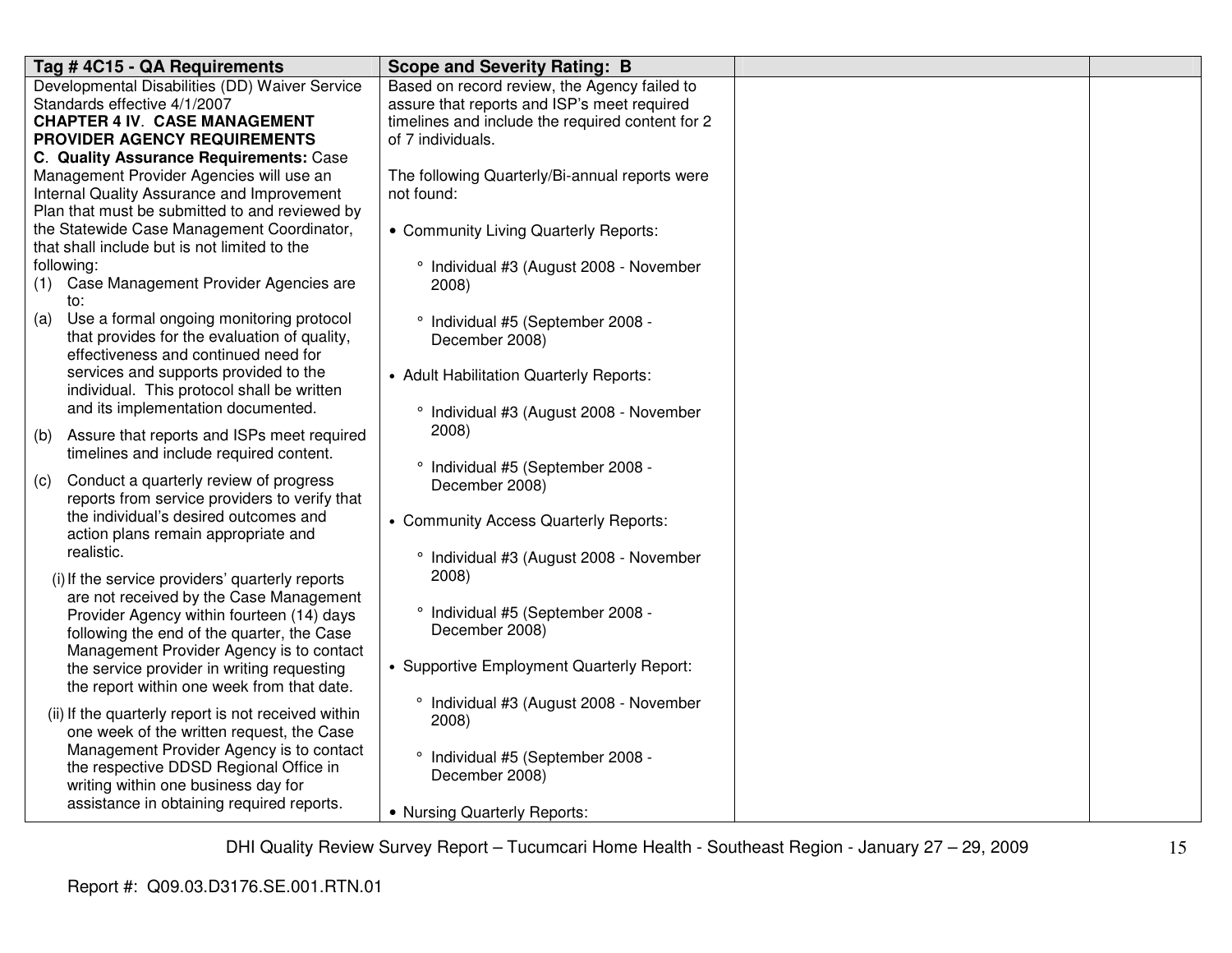| (d) | Assure at least quarterly that Crisis<br>Prevention/Intervention Plans are in place<br>in the residence and at the Provider Agency<br>of the Day Services for all individuals who<br>have chronic medical condition(s) with<br>potential for life threatening complications<br>and/or who have behavioral challenge(s)<br>that pose a potential for harm to themselves<br>or others.                                                                                                                                                               | ° Individual #2 (January 2008 - December<br>$2008$ ). |  |
|-----|----------------------------------------------------------------------------------------------------------------------------------------------------------------------------------------------------------------------------------------------------------------------------------------------------------------------------------------------------------------------------------------------------------------------------------------------------------------------------------------------------------------------------------------------------|-------------------------------------------------------|--|
| (e) | Assure at least quarterly that a current<br>Health Care Plan (HCP) is in place in the<br>residence and day service site for<br>individuals who receive Community Living<br>or Day Services and who have a HAT score<br>of 4, 5, or 6. During face-to-face visits and<br>review of quarterly reports, the Case<br>Manager is required to verify that the Health<br>Care Plan is being implemented.                                                                                                                                                  |                                                       |  |
| (f) | Assure that Community Living Services are<br>delivered in accordance with standards,<br>including responsibility of the IDT Members<br>to plan for at least 30 hours per week of<br>planned activities outside the residence. If<br>this is not possible due to the needs of the<br>individual, a goal shall be developed that<br>focuses on appropriate levels of community<br>integration. These activities do not need to<br>be limited to paid supports but may include<br>independent or leisure activities appropriate<br>to the individual. |                                                       |  |
| (g) | Perform annual satisfaction surveys with<br>individuals regarding case management<br>services. A copy of the summary is due<br>each December 10 <sup>th</sup> to the respective<br>DDSD Regional Office, along with a<br>description of actions taken to address<br>suggestions and problems identified in the<br>survey.                                                                                                                                                                                                                          |                                                       |  |
| (h) | Maintain regular communication with all<br>providers delivering services and products                                                                                                                                                                                                                                                                                                                                                                                                                                                              |                                                       |  |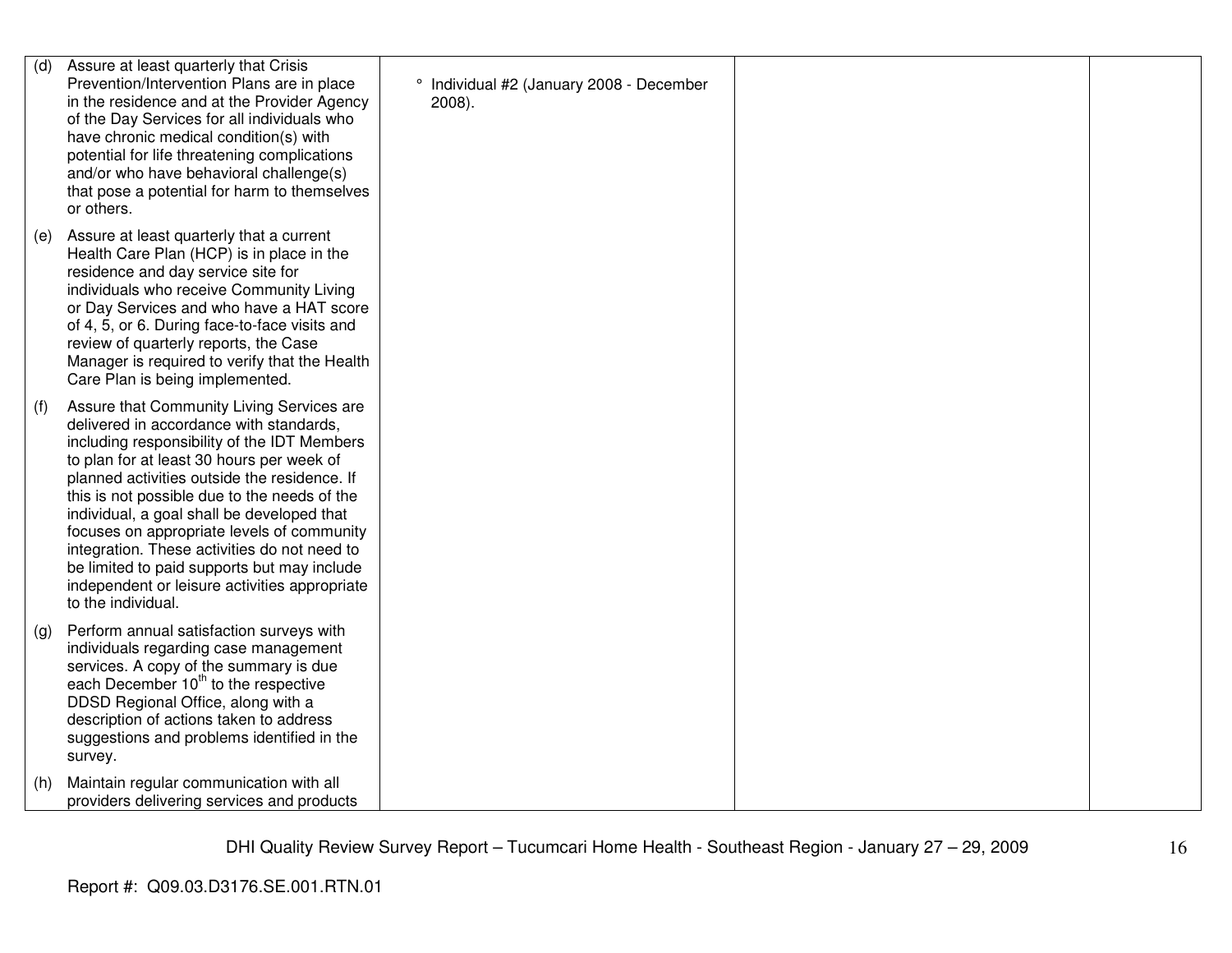|                                                                                                                                              | to the individual.                                                                                                                                                                                                                                                                                                                                                                                                                                                                                                                                                                                       |  |  |
|----------------------------------------------------------------------------------------------------------------------------------------------|----------------------------------------------------------------------------------------------------------------------------------------------------------------------------------------------------------------------------------------------------------------------------------------------------------------------------------------------------------------------------------------------------------------------------------------------------------------------------------------------------------------------------------------------------------------------------------------------------------|--|--|
| (i)                                                                                                                                          | Establish and implement a written<br>grievance procedure.                                                                                                                                                                                                                                                                                                                                                                                                                                                                                                                                                |  |  |
| (j)                                                                                                                                          | Notify appropriate supervisory personnel<br>within the Provider Agency if concerns are<br>noted during monitoring or assessment<br>activities related to any of the above<br>requirements. If such concerns are not<br>remedied by the Provider Agency within a<br>reasonable mutually agreed period of time,<br>the concern shall be reported in writing to<br>the respective DDSD Regional Office<br>and/or DHI as appropriate to the nature of<br>the concern. This does not preclude Case<br>Managers' obligations to report abuse,<br>neglect or exploitation as required by New<br>Mexico Statute. |  |  |
| (k)                                                                                                                                          | Utilize and submit the "Request for DDSD<br>Regional Office Intervention" form as<br>needed, such as when providers are not<br>responsive in addressing a quality<br>assurance concern. The Case Management<br>Provider Agency is required to keep a copy<br>in the individual's file.                                                                                                                                                                                                                                                                                                                   |  |  |
| (2) Case Managers and Case Management<br>Provider Agencies are required to promote and<br>comply with the Case Management Code of<br>Ethics: |                                                                                                                                                                                                                                                                                                                                                                                                                                                                                                                                                                                                          |  |  |
| (a)                                                                                                                                          | Case Managers shall provide the<br>individual/guardian with a copy of the Code<br>of Ethics when Addendum A is signed.                                                                                                                                                                                                                                                                                                                                                                                                                                                                                   |  |  |
|                                                                                                                                              | (b) Complaints against a Case Manager for<br>violation of the Code of Ethics brought to<br>the attention of DDSD will be sent to the<br>Case Manager's supervisor who is required<br>to respond within 10 working days to DDSD<br>with detailed actions taken. DDSD reserves<br>the right to forward such complaints to the<br>IRC.                                                                                                                                                                                                                                                                      |  |  |